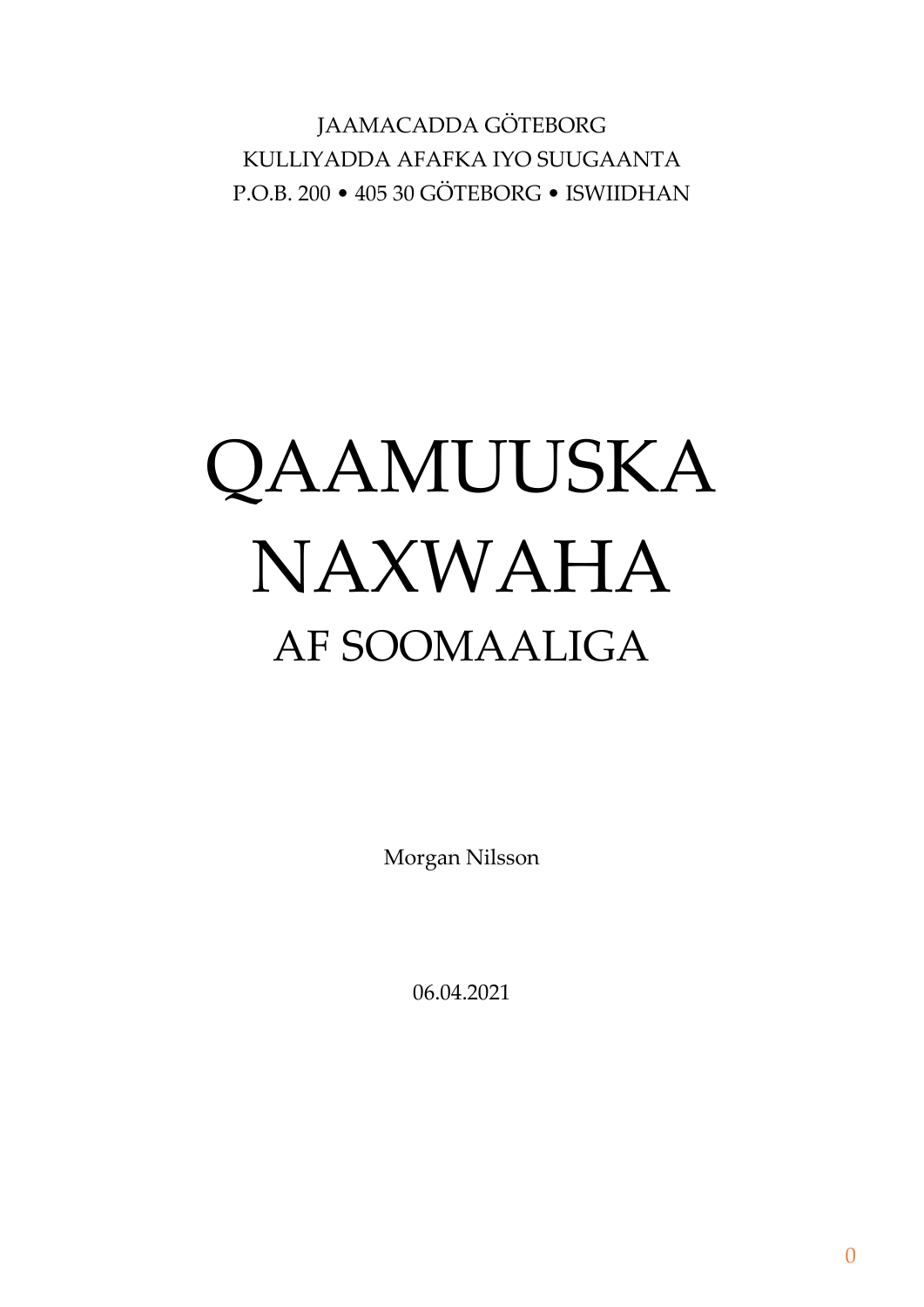| SOOMAALI                   | SVENSKA                    | <b>ENGLISH</b>            |
|----------------------------|----------------------------|---------------------------|
| $1d \rightarrow k$ oowaad  | 1:a → första               | 1st $\rightarrow$ first   |
| $2d \rightarrow$ labaad    | 2:a → andra                | 2nd $\rightarrow$ second  |
| $3d \rightarrow$ saddexaad | 3:e → tredje               | 3rd $\rightarrow$ third   |
| aan muuqan (jiraale)       | abstrakt (substantiv)      | abstract (noun)           |
| af                         | språk                      | language                  |
| alifba'                    | alfabet                    | alphabet                  |
| amar                       | imperativ                  | imperative                |
| ammin                      | tempus                     | tense                     |
| caadaley                   | habituell                  | habitual                  |
| cayiman                    | bestämd                    | definite                  |
| cayn (-ta)                 | genus                      | gender                    |
| cod                        | ljud                       | sound                     |
| codkac                     | hög ton                    | high tone                 |
| culus (shaqal)             | tung (vokal)               | heavy (vowel)             |
| dh. $\rightarrow$ dheddig  | f. $\rightarrow$ femininum | f. $\rightarrow$ feminine |
| dhammaad                   | ändelse                    | ending                    |
| dhawaaq                    | ljud                       | sound                     |
| dheddig                    | femininum                  | feminine                  |
| dheer                      | lång                       | long                      |
| dibgale                    | suffix, ändelse            | suffix, ending            |
| dibkabe                    | suffix, ändelse            | suffix, ending            |
| eray                       | ord                        | word                      |
| fal                        | verb                       | verb                      |
| fale                       | agent                      | agent                     |
| faleed                     | verb-, verbal-             | verbal                    |
| fal-gudbe                  | transitivt verb            | transitive verb           |
| falkaab                    | adverbial                  | adverbial                 |
| falkaaliye                 | hjälpverb                  | auxiliary                 |
| fal-labagudbe              | ditransitivt verb          | ditransitive verb         |
| fal-madaxeed               | huvudverb                  | main verb                 |
| fal-magudbe                | intransitivt verb          | intransitive verb         |
| ficil                      | verb                       | verb                      |
| fudud (muuqaal)            | enkel (aspekt)             | simple (aspect)           |
| fudud (shaqal)             | lätt (vokal)               | light (vowel)             |
| gaaban                     | kort                       | short                     |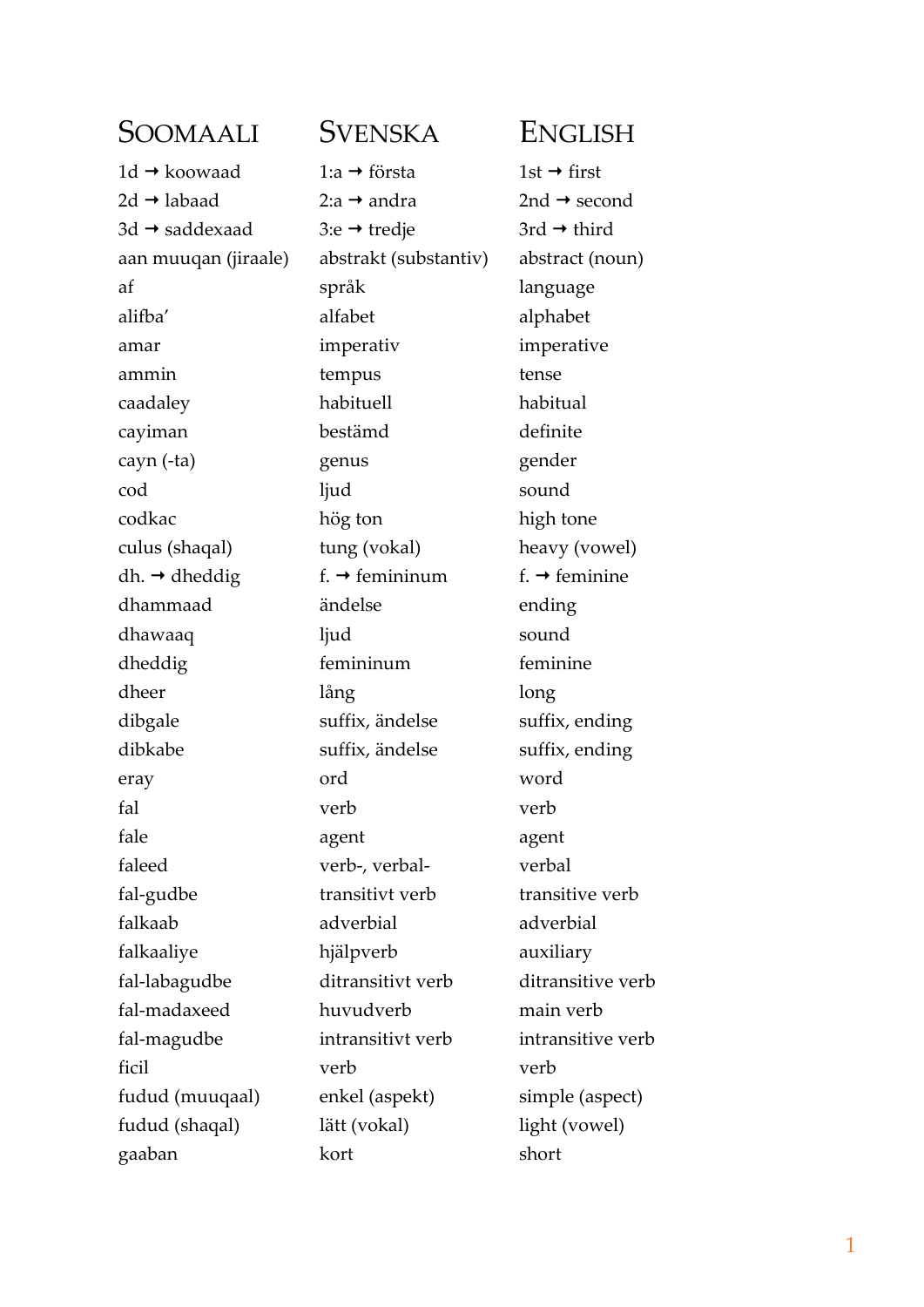| gudbe (fal)           | transitivt (verb)           | transitive (verb)          |
|-----------------------|-----------------------------|----------------------------|
| guud                  | allmän                      | general                    |
| hab                   | modus                       | mood                       |
| horgale               | prefix                      | prefix                     |
| horkabe               | prefix                      | prefix                     |
| horyaale              | preposition                 | preposition                |
| jiraale               | substantiv                  | noun                       |
| jiraale aan muuqan    | abstrakt substantiv         | abstract noun              |
| jiraale muuqda        | konkret substantiv          | conrete noun               |
| joogto                | presens                     | present tense              |
| $k. \rightarrow$ keli | $sg \rightarrow$ singular   | $sg \rightarrow$ singular  |
| keli                  | singular                    | singular                   |
| khabar                | predikat                    | predicate                  |
| koowaad               | första                      | first                      |
| $l. \rightarrow$ lab  | $m. \rightarrow$ maskulinum | $m. \rightarrow$ masculine |
| lab                   | maskulinum                  | masculine                  |
| labagudbe (fal)       | ditransitivt (verb)         | ditransitive (verb)        |
| layeele               | objekt                      | object                     |
| macne                 | betydelse                   | meaning                    |
| madaxeed (eray)       | huvud(ord)                  | head (word)                |
| madhacdo              | konjunktiv                  | subjunctive                |
| magac                 | namn                        | namn                       |
| magac                 | substantiv                  | noun                       |
| magac gaar ah         | egennamn                    | proper noun                |
| magac guud            | appellativ (artnamn)        | common noun                |
| magacuyaal            | pronomen                    | pronoun                    |
| magudbe (fal)         | intransitivt (verb)         | intransitive (verb)        |
| masdar                | infinitiv                   | infinitive                 |
| meeleeye              | preposition                 | preposition                |
| muuqaal               | apekt                       | aspect                     |
| muuqda (jiraale)      | konkret (substantiv)        | conrete (noun)             |
| nawxe                 | grammatik                   | grammar                    |
| naxweed               | grammatisk                  | grammatical                |
| qaab                  | form                        | form                       |
| qaab-wadareed         | pluralform                  | plural form                |
| qaamuus               | ordbok, lexikon             | dictionary                 |
| qodob                 | artikel                     | article                    |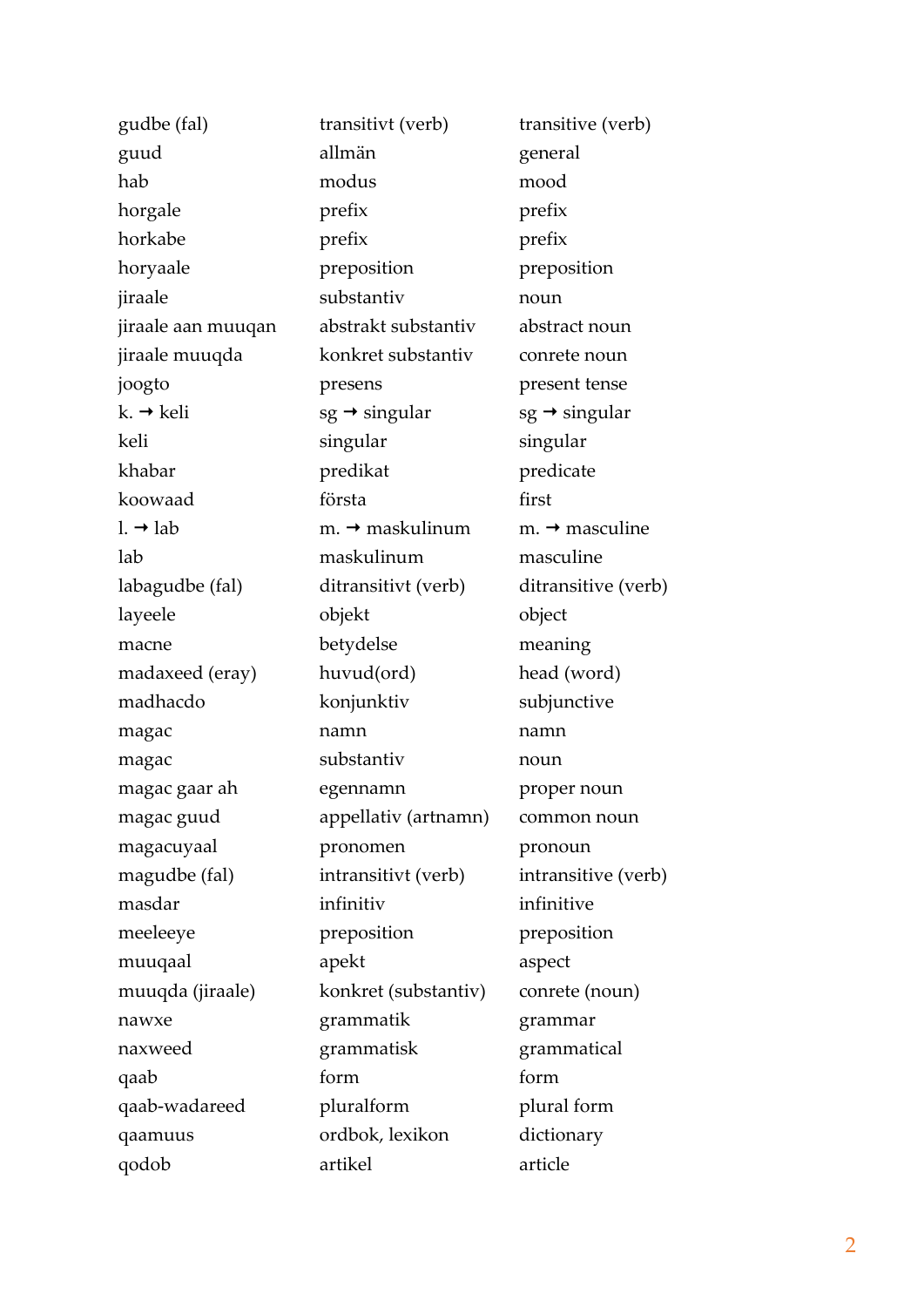| qof                    | person                  | person                                |
|------------------------|-------------------------|---------------------------------------|
| qofka koowaad          | första person           | first person                          |
| qofka labaad           | andra person            | second person                         |
| qofka saddexaad        | tredje person           | third person                          |
| qurub                  | partikel                | particle                              |
| qurub-diidmeed         | negation                | negation                              |
| qurub-weereed          | satspartikel            | sentence particle                     |
| qurub-diiradeed        | fokuspartikel           | focus particle                        |
| qurubka nooca weerta   | satstypspartikel        | sentence type particle                |
| shaqal                 | vokal                   | vowel                                 |
| shardiley (hab)        | konditionalis (modus)   | conditional (mood)                    |
| shibbane               | konsonant               | consonant                             |
| sifo                   | adjektiv                | adjective                             |
| socoto (muuqaal)       | progressiv (aspekt)     | progressive (aspect)                  |
| su'aal                 | fråga                   | question                              |
| tagto                  | preteritum              | past tense                            |
| tilmaame               | adjektiv                | adjective                             |
| timaaddo               | futurum                 | future (tense)                        |
| tiraale                | grundtal                | cardinal number                       |
| tiro                   | numerus                 | number                                |
| $w. \rightarrow wadar$ | $pl \rightarrow plural$ | $\text{pl} \rightarrow \text{plural}$ |
| wadar                  | plural                  | plural                                |
| weer                   | sats                    | sats                                  |
| weerayn                | satslära, syntax        | syntax                                |
| weer-madaxeed          | huvudsats               | main clause                           |
| weydiimeed             | fråge-, interrogativ    | interrogative                         |
| weydiin                | fråga                   | question                              |
| xiriiriye/xidhiidhiye  | konjunktion             | conjunction                           |
| xubnaha weerta         | satsdelar               | clause elements                       |
| yaab                   | interjektion            | interjection                          |
| yeele                  | subjekt                 | subject                               |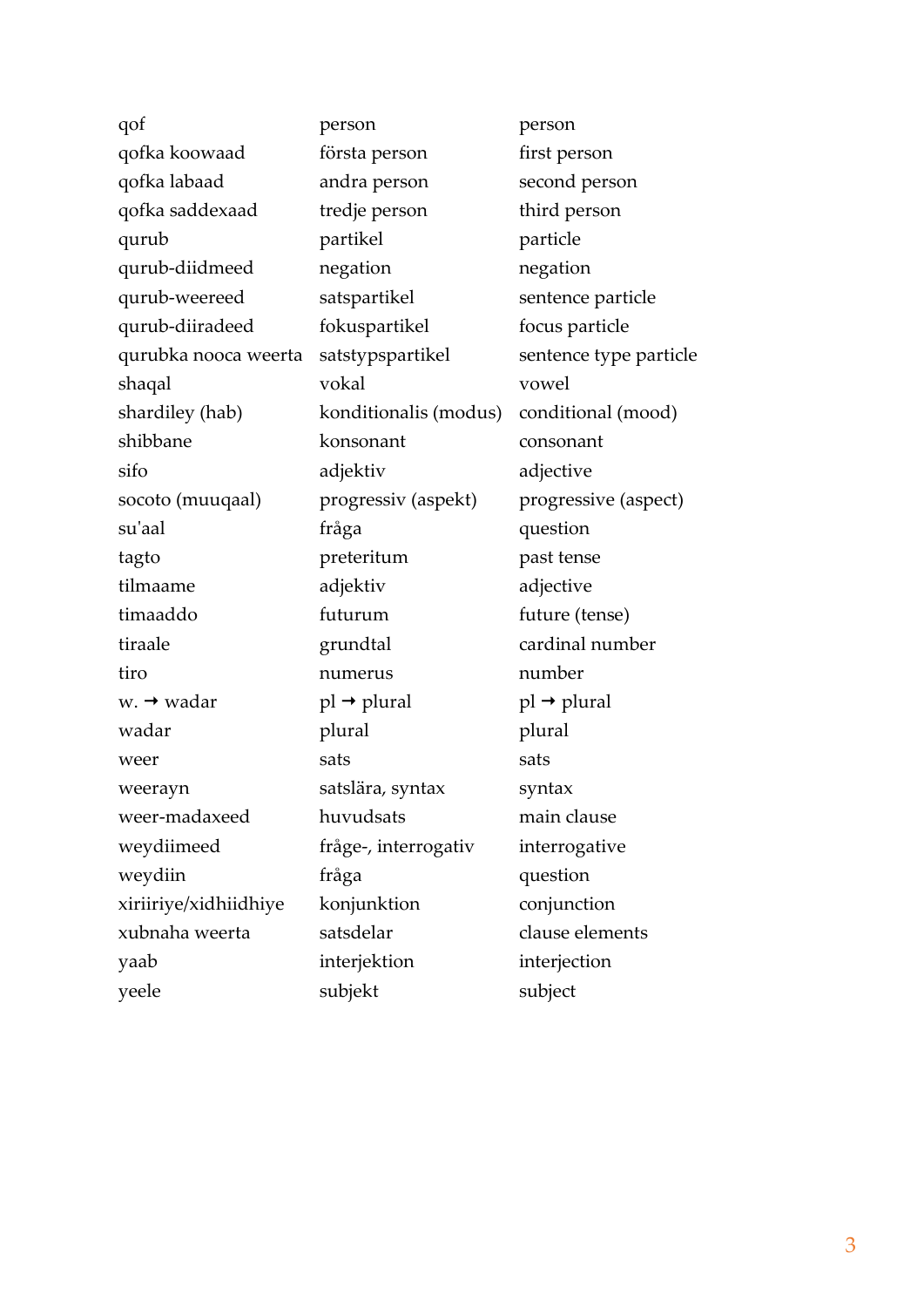1:a → första  $1d$  → koowaad  $1st$  → first  $2:a \rightarrow a$ ndra  $2d \rightarrow a$ labaad  $2nd \rightarrow a$ econd  $3: e \rightarrow \text{tred}$ ie  $3d \rightarrow \text{saddexaad}$   $3rd \rightarrow \text{third}$ abstrakt (substantiv) aan muuqan (jiraale) abstract (noun) abstrakt substantiv jiraale aan muuqan abstract noun adjektiv sifo adjective adjektiv tilmaame adjective adverbial falkaab adverbial alfabet alifba' alphabet allmän guud general ändelse dhammaad ending andra person qofka labaad second person apekt muuqaal aspect appellativ (artnamn) magac guud common noun artikel qodob article bestämd cayiman definite betydelse macne meaning ditransitivt (verb) labagudbe (fal) ditransitive (verb) ditransitivt verb fal-labagudbe ditransitive verb egennamn magac gaar ah proper noun enkel (aspekt) fudud (muuqaal) simple (aspect) f.  $\rightarrow$  femininum dh.  $\rightarrow$  dheddig f.  $\rightarrow$  feminine femininum dheddig feminine form qaab form första koowaad first första person qofka koowaad first person fråga su'aal question fråga weydiin question fråge-, interrogativ weydiimeed interrogative futurum timaaddo future (tense) genus cayn (-ta) gender grammatik nawxe grammar grammatisk naxweed grammatical grundtal tiraale cardinal number habituell caadaley habitual

### SVENSKA SOOMAALI ENGLISH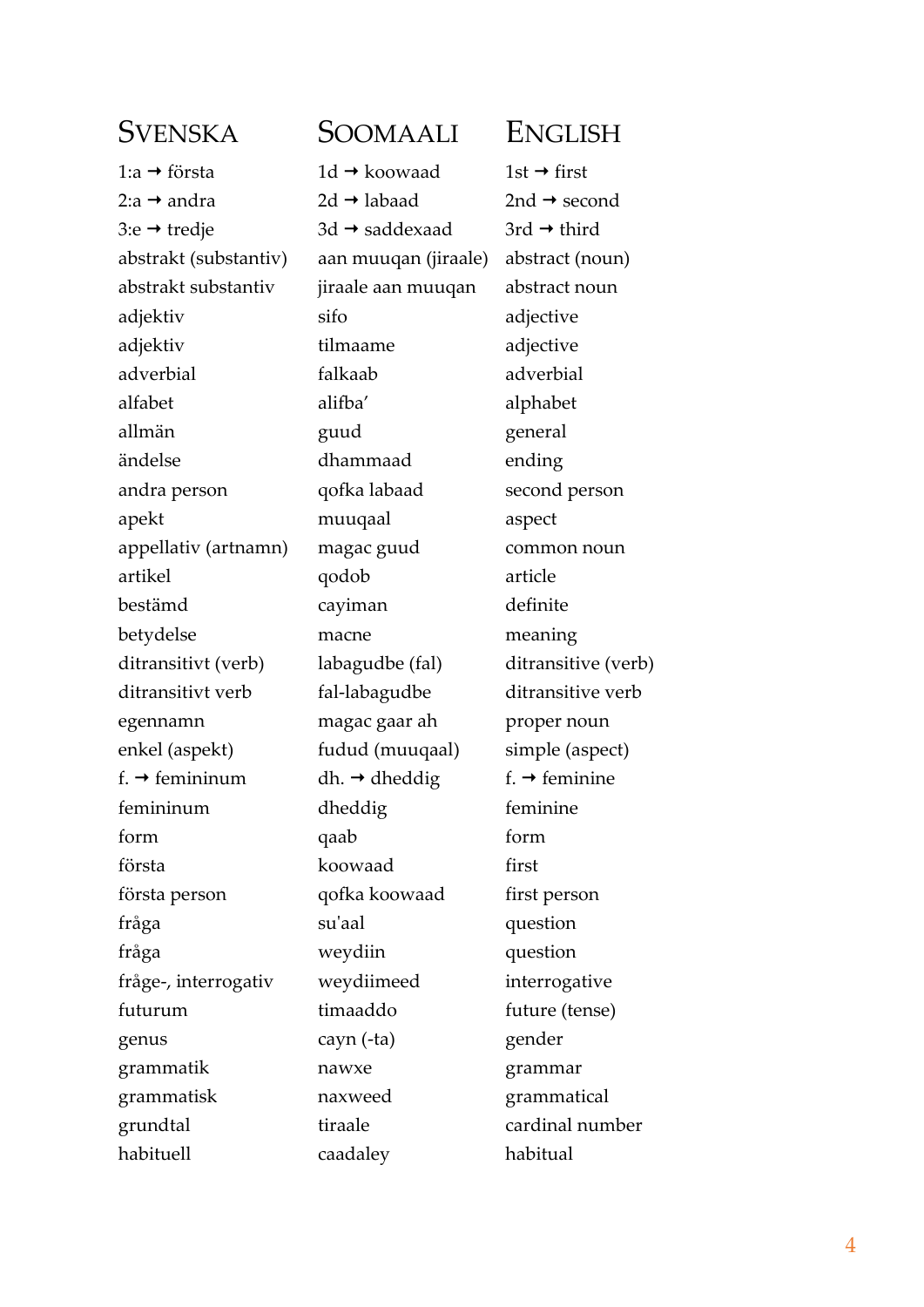| hjälpverb                   | falkaaliye             | auxiliary                  |
|-----------------------------|------------------------|----------------------------|
| hög ton                     | codkac                 | high tone                  |
| huvud(ord)                  | madaxeed (eray)        | head (word)                |
| huvudsats                   | weer-madaxeed          | main clause                |
| huvudverb                   | fal-madaxeed           | main verb                  |
| imperativ                   | amar                   | imperative                 |
| infinitiv                   | masdar                 | infinitive                 |
| interjektion                | yaab                   | interjection               |
| intransitivt (verb)         | magudbe (fal)          | intransitive (verb)        |
| intransitivt verb           | fal-magudbe            | intransitive verb          |
| konditionalis (modus)       | shardiley (hab)        | conditional (mood)         |
| konjunktion                 | xiriiriye/xidhiidhiye  | conjunction                |
| konjunktiv                  | madhacdo               | subjunctive                |
| konkret (substantiv)        | muuqda (jiraale)       | conrete (noun)             |
| konkret substantiv          | jiraale muuqda         | conrete noun               |
| konsonant                   | shibbane               | consonant                  |
| kort                        | gaaban                 | short                      |
| lång                        | dheer                  | long                       |
| lätt (vokal)                | fudud (shaqal)         | light (vowel)              |
| ljud                        | cod                    | sound                      |
| ljud                        | dhawaaq                | sound                      |
| m. $\rightarrow$ maskulinum | $l. \rightarrow$ lab   | $m. \rightarrow$ masculine |
| maskulinum                  | lab                    | masculine                  |
| modus                       | hab                    | mood                       |
| namn                        | magac                  | namn                       |
| negation                    | qurub-diidmeed         | negation                   |
| numerus                     | tiro                   | number                     |
| objekt                      | layeele                | object                     |
| ord                         | eray                   | word                       |
| ordbok, lexikon             | qaamuus                | dictionary                 |
| partikel                    | qurub                  | particle                   |
| person                      | qof                    | person                     |
| $pl \rightarrow plural$     | $w. \rightarrow wadar$ | $pl \rightarrow plural$    |
| plural                      | wadar                  | plural                     |
| pluralform                  | qaab-wadareed          | plural form                |
| predikat                    | khabar                 | predicate                  |
| prefix                      | horgale                | prefix                     |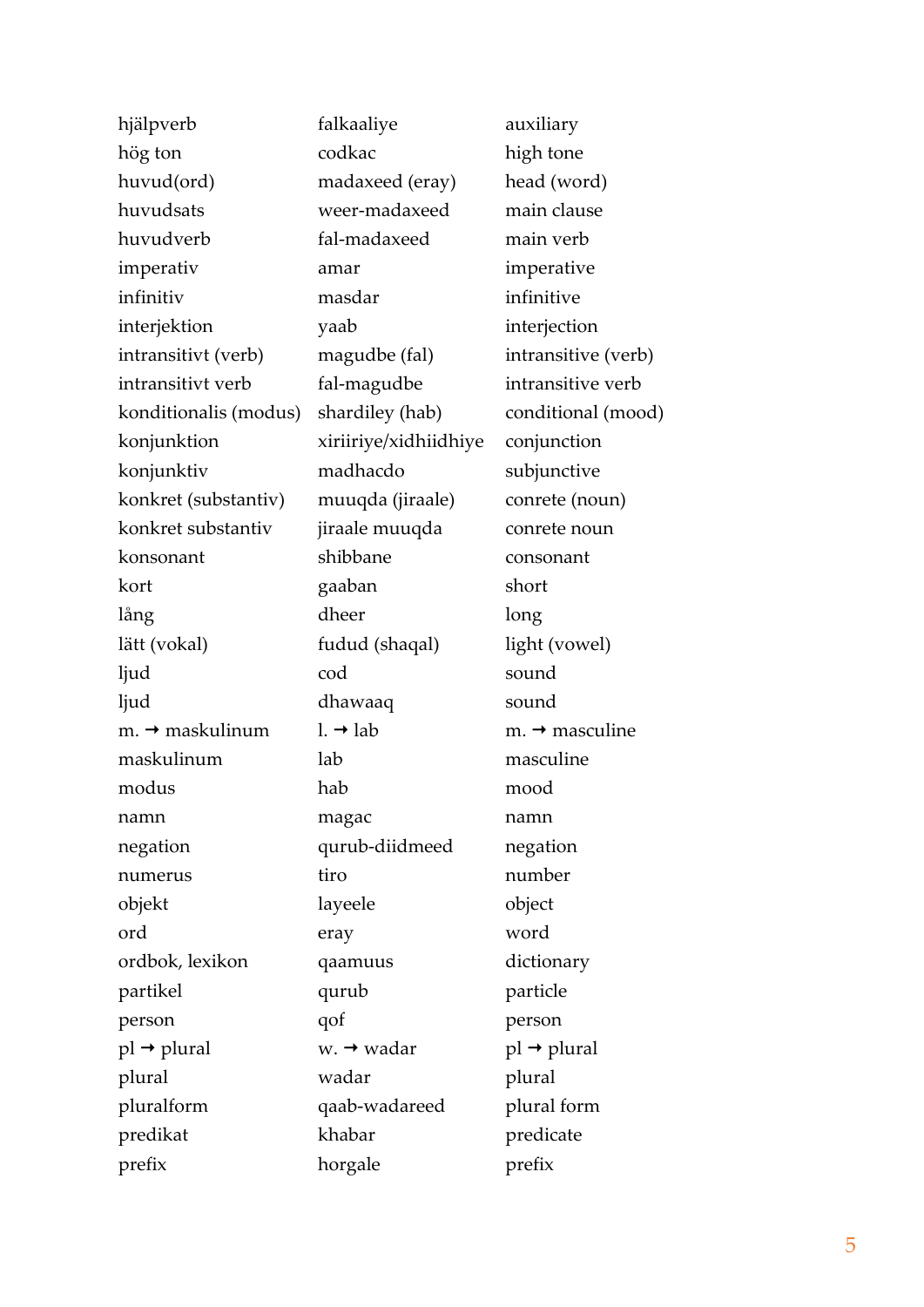| prefix                    | horkabe               | prefix                    |
|---------------------------|-----------------------|---------------------------|
| preposition               | horyaale              | preposition               |
| preposition               | meeleeye              | preposition               |
| presens                   | joogto                | present tense             |
| preteritum                | tagto                 | past tense                |
| progressiv (aspekt)       | socoto (muuqaal)      | progressive (aspect)      |
| pronomen                  | magacuyaal            | pronoun                   |
| sats                      | weer                  | sats                      |
| satsdelar                 | xubnaha weerta        | clause elements           |
| satslära, syntax          | weerayn               | syntax                    |
| $sg \rightarrow$ singular | $k. \rightarrow$ keli | $sg \rightarrow$ singular |
| singular                  | keli                  | singular                  |
| språk                     | af                    | language                  |
| subjekt                   | yeele                 | subject                   |
| substantiv                | jiraale               | noun                      |
| substantiv                | magac                 | noun                      |
| suffix, ändelse           | dibgale               | suffix, ending            |
| suffix, ändelse           | dibkabe               | suffix, ending            |
| tempus                    | ammin                 | tense                     |
| transitivt (verb)         | gudbe (fal)           | transitive (verb)         |
| transitivt verb           | fal-gudbe             | transitive verb           |
| tredje person             | qofka saddexaad       | third person              |
| tung                      | culus                 | heavy                     |
| verb                      | fal                   | verb                      |
| verb                      | ficil                 | verb                      |
| verb-, verbal-            | faleed                | verbal                    |
| vokal                     | shaqal                | vowel                     |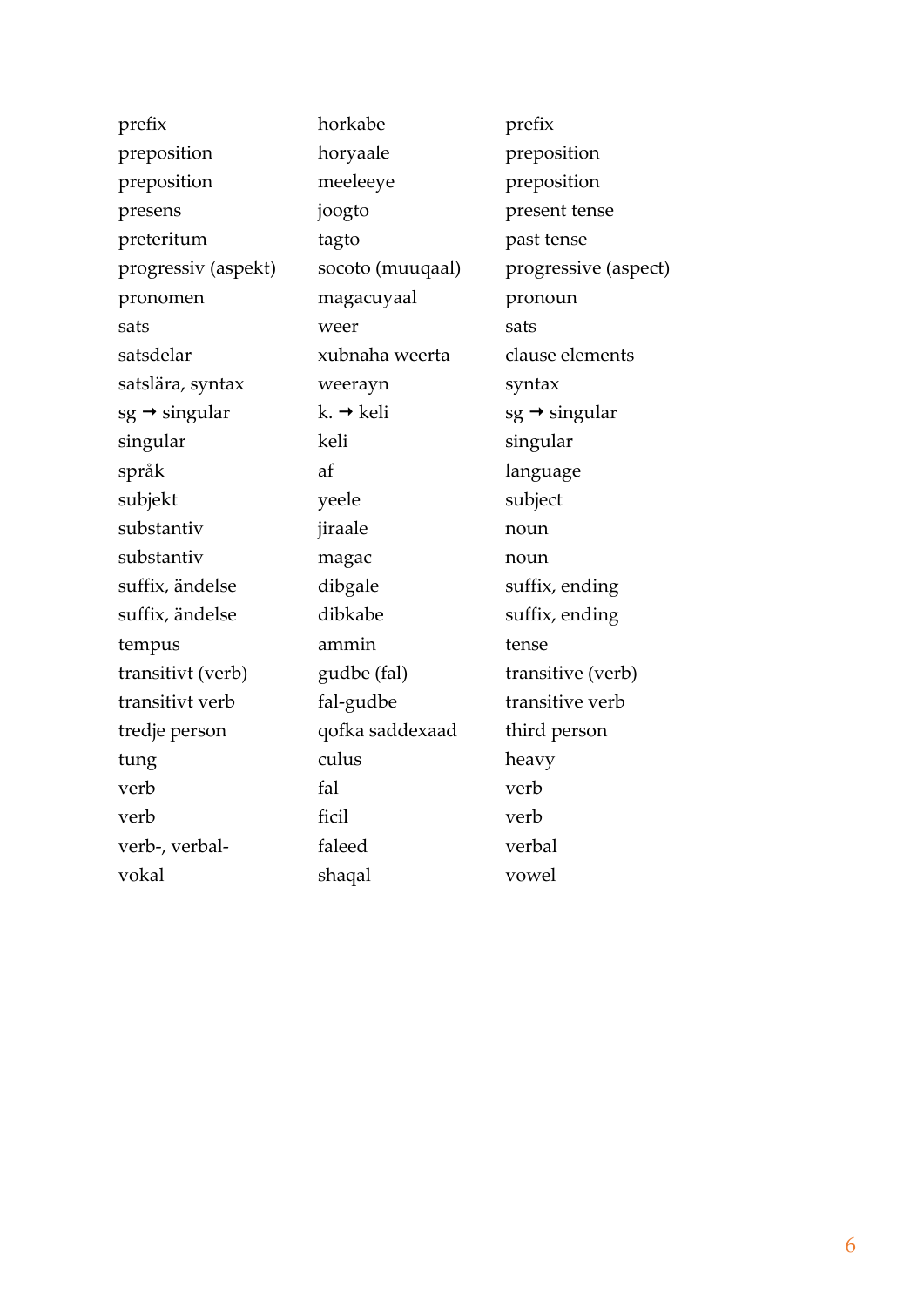| ENGLISH                   | SOOMAALI                   | SVENSKA                    |
|---------------------------|----------------------------|----------------------------|
| $1st \rightarrow first$   | $1d \rightarrow k$ oowaad  | 1:a → första               |
| 2nd $\rightarrow$ second  | $2d \rightarrow$ labaad    | 2:a → andra                |
| 3rd $\rightarrow$ third   | $3d \rightarrow$ saddexaad | 3: $e \rightarrow$ tredje  |
| abstract (noun)           | aan muuqan (jiraale)       | abstrakt (substantiv)      |
| abstract noun             | jiraale aan muuqan         | abstrakt substantiv        |
| adjective                 | sifo                       | adjektiv                   |
| adjective                 | tilmaame                   | adjektiv                   |
| adverbial                 | falkaab                    | adverbial                  |
| alphabet                  | alifba'                    | alfabet                    |
| article                   | qodob                      | artikel                    |
| aspect                    | muuqaal                    | apekt                      |
| auxiliary                 | falkaaliye                 | hjälpverb                  |
| cardinal number           | tiraale                    | grundtal                   |
| clause elements           | xubnaha weerta             | satsdelar                  |
| common noun               | magac guud                 | appellativ (artnamn)       |
| conditional (mood)        | shardiley (hab)            | konditionalis (modus)      |
| conjunction               | xiriiriye/xidhiidhiye      | konjunktion                |
| conrete (noun)            | muuqda (jiraale)           | konkret (substantiv)       |
| conrete noun              | jiraale muuqda             | konkret substantiv         |
| consonant                 | shibbane                   | konsonant                  |
| definite                  | cayiman                    | bestämd                    |
| dictionary                | qaamuus                    | ordbok, lexikon            |
| ditransitive (verb)       | labagudbe (fal)            | ditransitivt (verb)        |
| ditransitive verb         | fal-labagudbe              | ditransitivt verb          |
| ending                    | dhammaad                   | ändelse                    |
| f. $\rightarrow$ feminine | dh. $\rightarrow$ dheddig  | $f. \rightarrow$ femininum |
| feminine                  | dheddig                    | femininum                  |
| first                     | koowaad                    | första                     |
| first person              | qofka koowaad              | första person              |
| form                      | qaab                       | form                       |
| future (tense)            | timaaddo                   | futurum                    |
| gender                    | cayn (-ta)                 | genus                      |
| general                   | guud                       | allmän                     |
| grammar                   | nawxe                      | grammatik                  |
| grammatical               | naxweed                    | grammatisk                 |
|                           |                            |                            |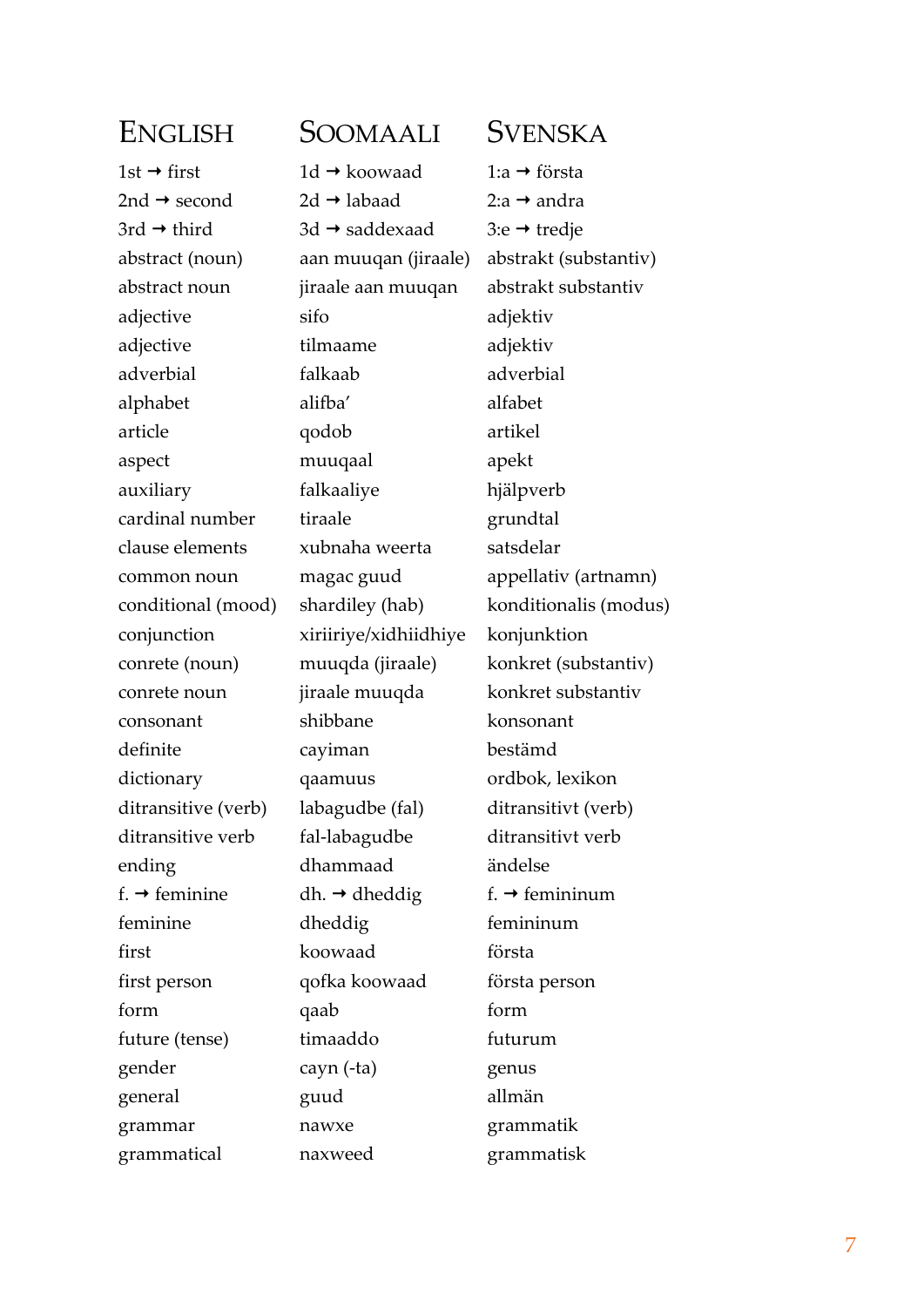| habitual                   | caadaley               | habituell                   |
|----------------------------|------------------------|-----------------------------|
| head (word)                | madaxeed (eray)        | huvud(ord)                  |
| heavy                      | culus                  | tung                        |
| high tone                  | codkac                 | hög ton                     |
| imperative                 | amar                   | imperativ                   |
| infinitive                 | masdar                 | infinitiv                   |
| interjection               | yaab                   | interjektion                |
| interrogative              | weydiimeed             | fråge-, interrogativ        |
| intransitive (verb)        | magudbe (fal)          | intransitivt (verb)         |
| intransitive verb          | fal-magudbe            | intransitivt verb           |
| language                   | af                     | språk                       |
| light (vowel)              | fudud (shaqal)         | lätt (vokal)                |
| long                       | dheer                  | lång                        |
| $m. \rightarrow$ masculine | $l. \rightarrow$ lab   | m. $\rightarrow$ maskulinum |
| main clause                | weer-madaxeed          | huvudsats                   |
| main verb                  | fal-madaxeed           | huvudverb                   |
| masculine                  | lab                    | maskulinum                  |
| meaning                    | macne                  | betydelse                   |
| mood                       | hab                    | modus                       |
| namn                       | magac                  | namn                        |
| negation                   | qurub-diidmeed         | negation                    |
| noun                       | jiraale                | substantiv                  |
| noun                       | magac                  | substantiv                  |
| number                     | tiro                   | numerus                     |
| object                     | layeele                | objekt                      |
| particle                   | qurub                  | partikel                    |
| past tense                 | tagto                  | preteritum                  |
| person                     | qof                    | person                      |
| $pl \rightarrow plural$    | $w. \rightarrow wadar$ | $pl \rightarrow plural$     |
| plural                     | wadar                  | plural                      |
| plural form                | qaab-wadareed          | pluralform                  |
| predicate                  | khabar                 | predikat                    |
| prefix                     | horgale                | prefix                      |
| prefix                     | horkabe                | prefix                      |
| preposition                | horyaale               | preposition                 |
| preposition                | meeleeye               | preposition                 |
| present tense              | joogto                 | presens                     |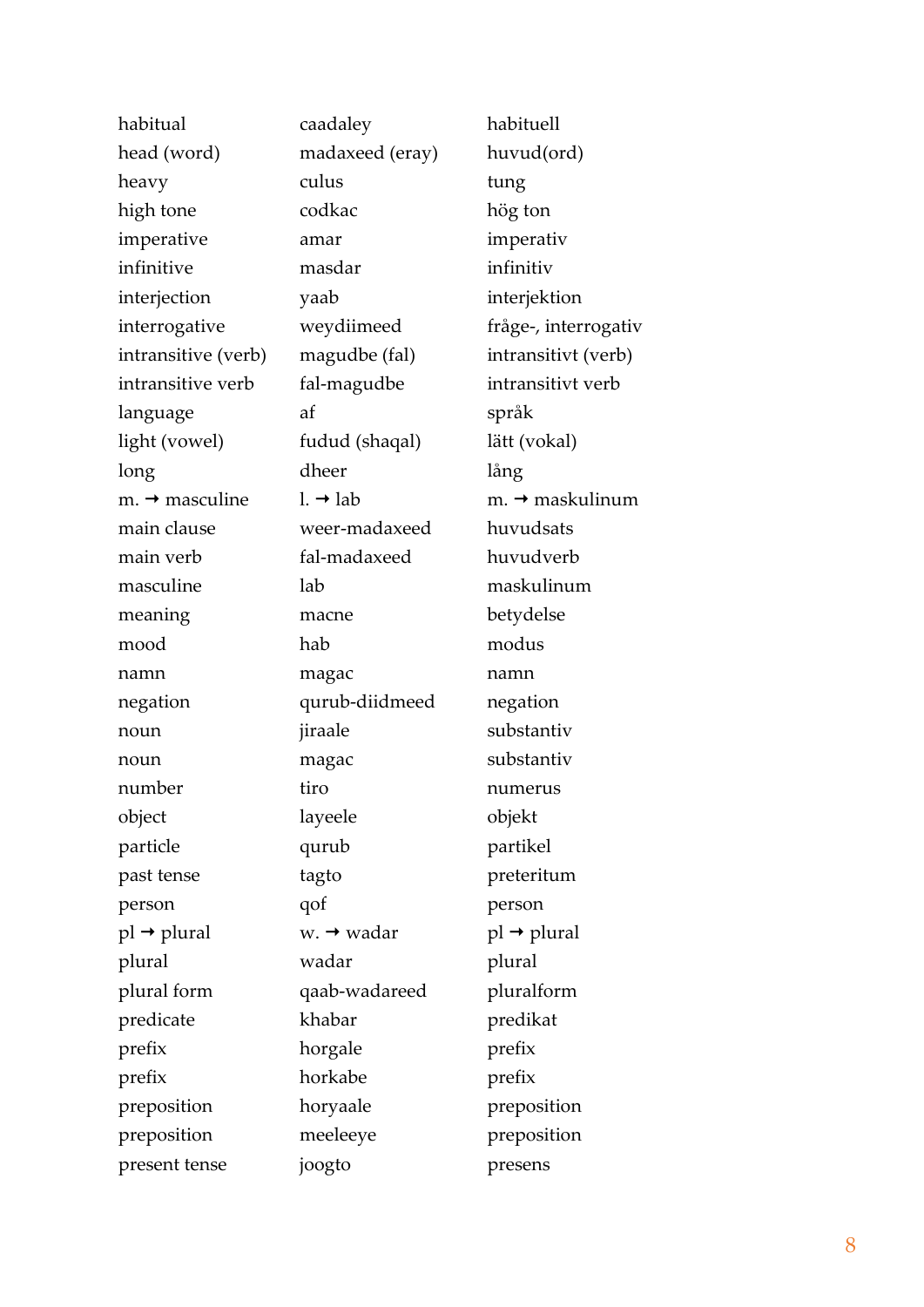| progressive (aspect)      | socoto (muuqaal)      | progressiv (aspekt)       |
|---------------------------|-----------------------|---------------------------|
| pronoun                   | magacuyaal            | pronomen                  |
| proper noun               | magac gaar ah         | egennamn                  |
| question                  | su'aal                | fråga                     |
| question                  | weydiin               | fråga                     |
| sats                      | weer                  | sats                      |
| second person             | qofka labaad          | andra person              |
| $sg \rightarrow$ singular | $k. \rightarrow$ keli | $sg \rightarrow$ singular |
| short                     | gaaban                | kort                      |
| simple (aspect)           | fudud (muuqaal)       | enkel (aspekt)            |
| singular                  | keli                  | singular                  |
| sound                     | cod                   | ljud                      |
| sound                     | dhawaaq               | ljud                      |
| subject                   | yeele                 | subjekt                   |
| subjunctive               | madhacdo              | konjunktiv                |
| suffix, ending            | dibgale               | suffix, ändelse           |
| suffix, ending            | dibkabe               | suffix, ändelse           |
| syntax                    | weerayn               | satslära, syntax          |
| tense                     | ammin                 | tempus                    |
| third person              | qofka saddexaad       | tredje person             |
| transitive (verb)         | gudbe (fal)           | transitivt (verb)         |
| transitive verb           | fal-gudbe             | transitivt verb           |
| verb                      | fal                   | verb                      |
| verb                      | ficil                 | verb                      |
| verbal                    | faleed                | verb-, verbal-            |
| vowel                     | shaqal                | vokal                     |
| word                      | eray                  | ord                       |
|                           |                       |                           |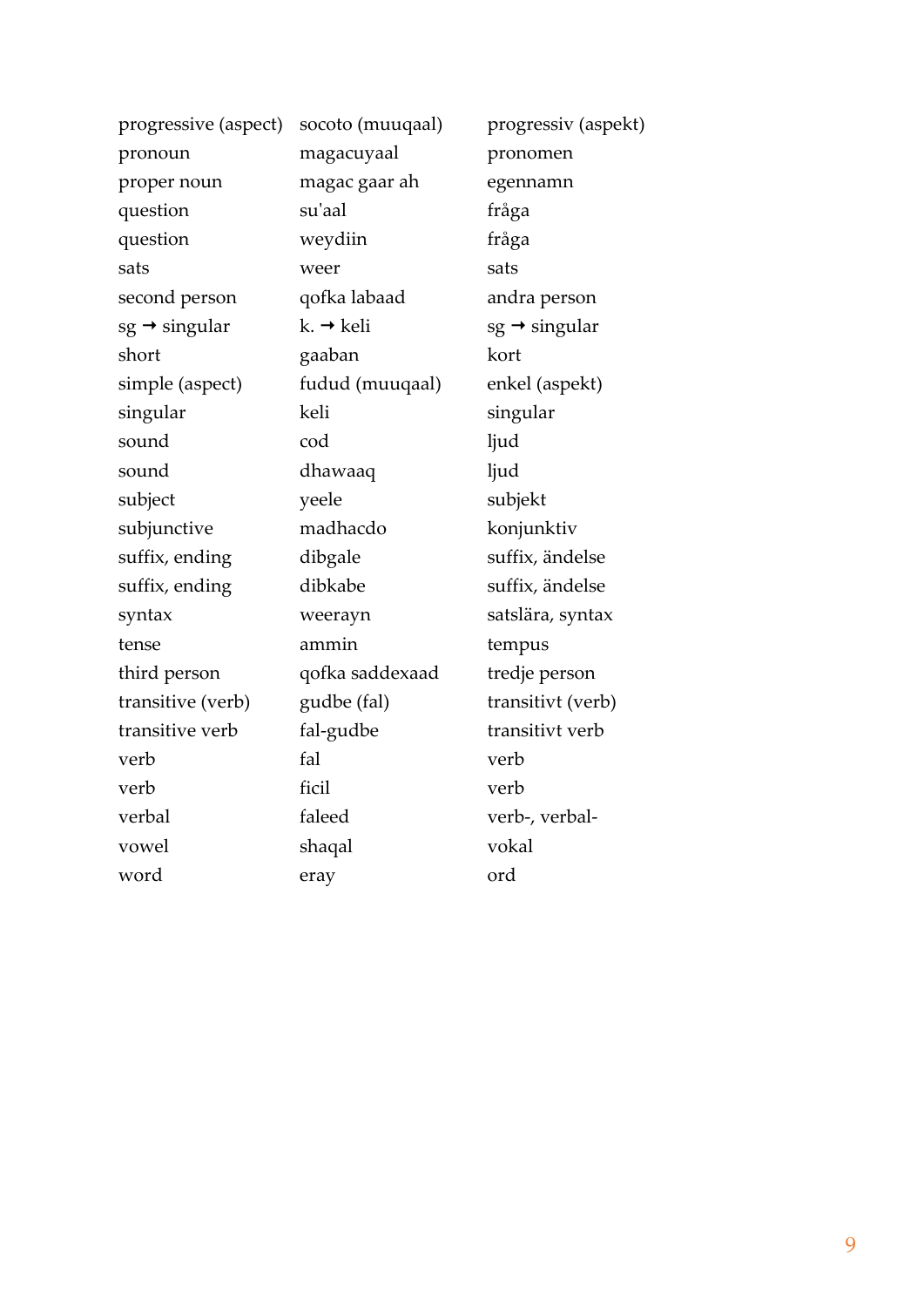## SOOMAALI SVENSKA ENGLISH

aqoonsan astaamo beddel beddelaa celcelinta celis codeed dhafaneyaal dhimman diidmo diiradeed ebyan ebyane ebyoon hadal hamsa isbeddel isbeddelaa iskudhafane iskudheehmid isrogrog isrogrogid jaad jiheed jirrid kooxeed labaad lahaansheed lahaansho lahjad lammaane maaddooyin ma-ebyane magaceed magacuyaal-lahaansheed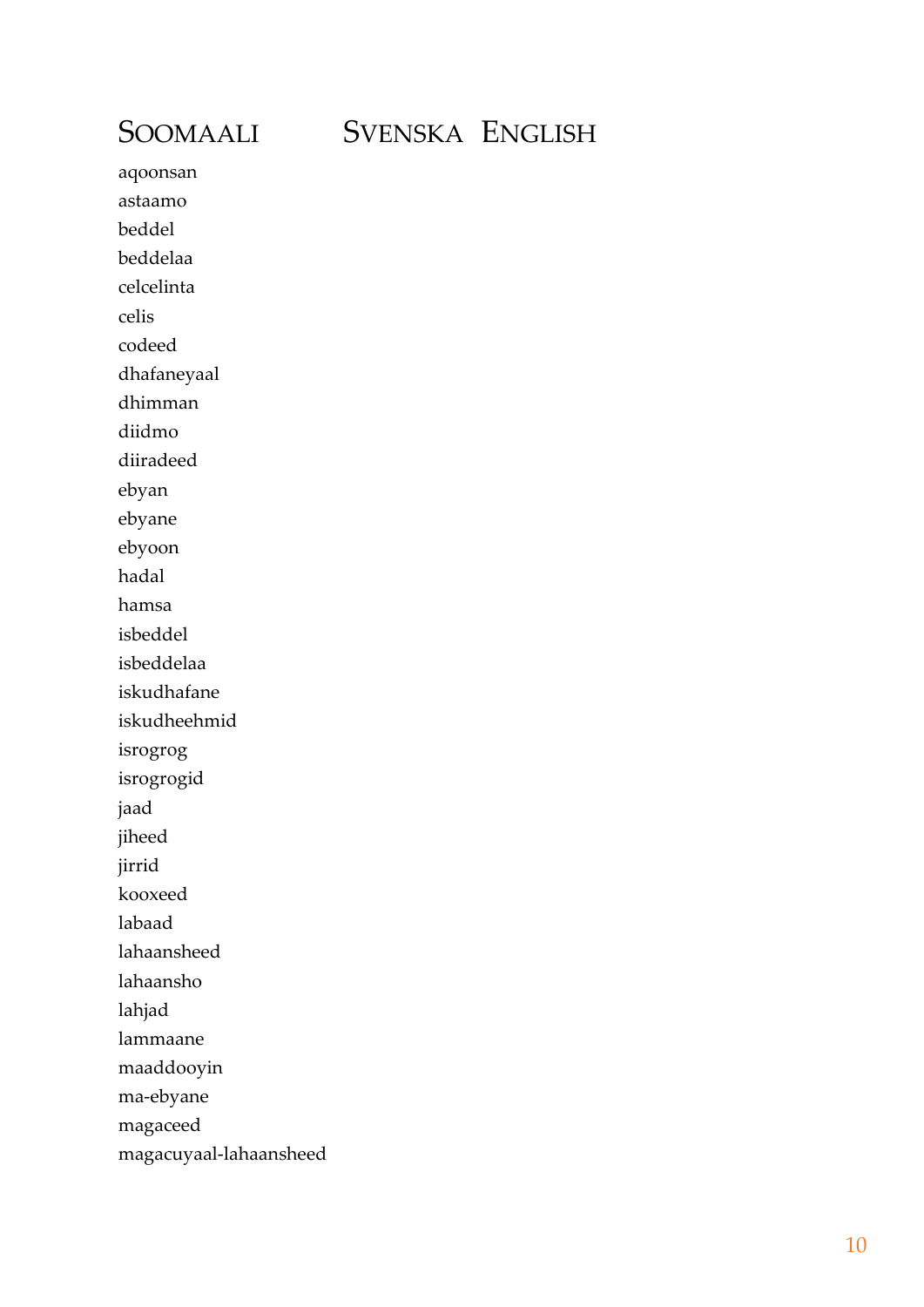magacuyaal -qofeed magacuyaal -tusmeed magacuyaal -weydiimeed matirsame meeleed micne nooc qarsoon qarsooni qayb qeexaan qodobeed qofeed qurub -diiradeed qurub -jiheed qurub -meeleed qurub -weereed rogrog rogrogaa sal shuruud sifeed sifo -faleed siyeed su'aaleed summad tifaftiraa tifaftiran tifaftire tiraaleed tirsame tirsameed toosan tusmeed urur urureed wadaraynta